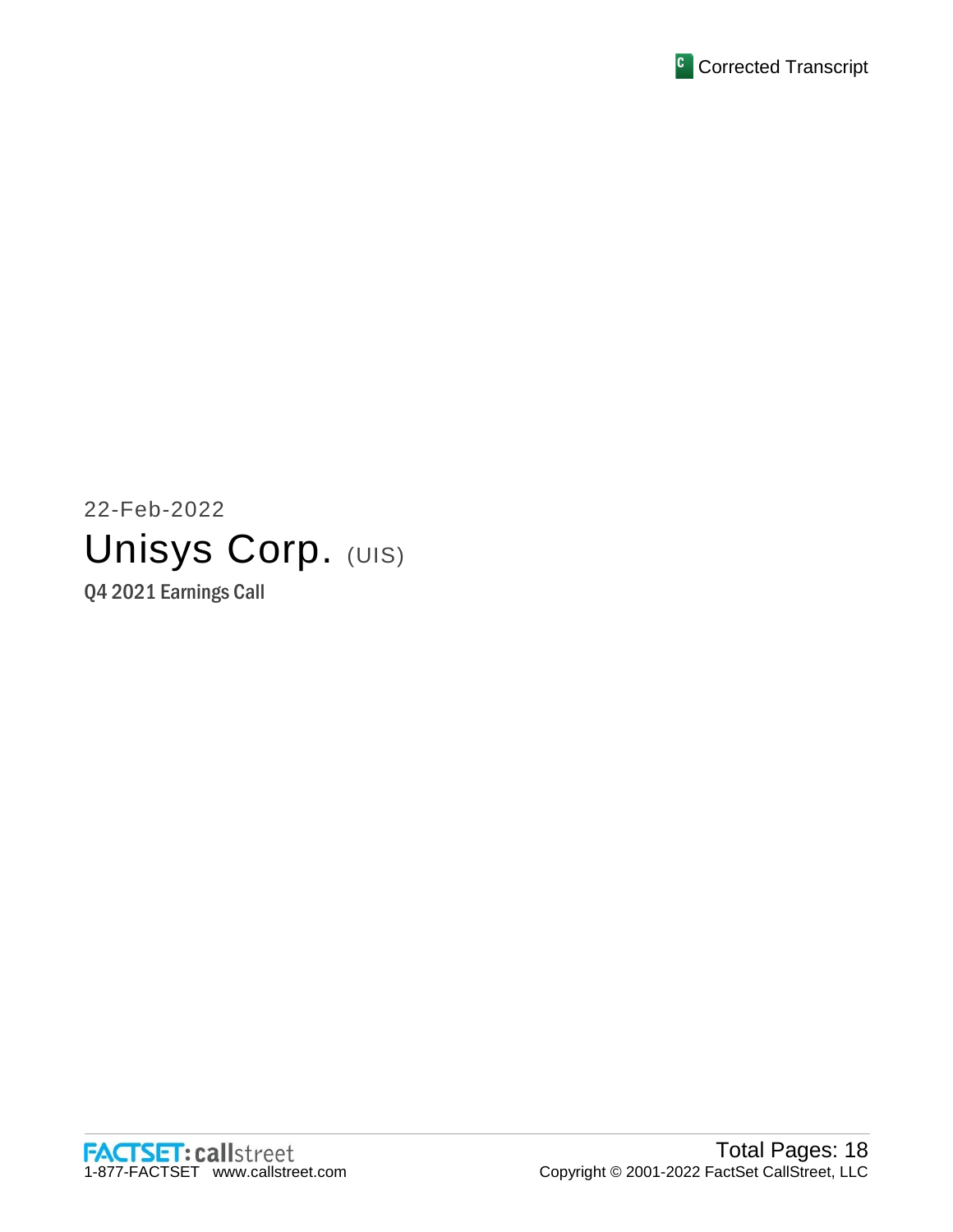# **CORPORATE PARTICIPANTS**

Courtney Holben Vice President-Investor Relations, Unisys Corp.

Peter A. Altabef Chair & Chief Executive Officer, Unisys Corp. Michael M. Thomson Executive Vice President & Chief Financial Officer, Unisys Corp.

# **OTHER PARTICIPANTS**

Rod Bourgeois Head of Research, DeepDive Equity Research, LLC

Matthew Galinko Analyst, Maxim Group LLC

Jon E Tanwanteng Analyst, CJS Securities, Inc. Joseph Vafi Analyst, Canaccord Genuity LLC

Anja Soderstrom Analyst, Sidoti & Co. LLC

# **MANAGEMENT DISCUSSION SECTION**

**Operator**: Good day and welcome to the Unisys Corporation Fourth Quarter and Full-Year 2021 Earnings Call. All participants will be in listen-only mode. [Operator Instructions] After today's presentation, there will be an opportunity to ask questions. Please note this event is being recorded.

......................................................................................................................................................................................................................................................

......................................................................................................................................................................................................................................................

I would now like to turn the conference over to Courtney Holben, Vice President of Investor Relations. Please go ahead. ......................................................................................................................................................................................................................................................

# Courtney Holben

Vice President-Investor Relations, Unisys Corp.

Thank you, operator. Good morning, everyone. This is Courtney Holben, Vice President of Investor Relations. Thank you for joining us. Yesterday afternoon, Unisys released its fourth quarter and full-year 2021 financial results. I'm joined this morning to discuss those results by Peter Altabef, our Chair and CEO; and Mike Thomson, our CFO.

Before we begin, I'd like to cover a few details. First, today's conference call and the Q&A session are being webcast via the Unisys investor website. Second, you can find the earnings press release and the presentation slides that we will be using this morning to guide our discussion, as well as other information relating to our fourth quarter and full-year performance on our investor website, which we encourage you to visit. Third, today's presentation, which is complementary to the earnings press release, includes some non-GAAP financial measures.

The non-GAAP measures have been reconciled to the related GAAP measures, and we've provided reconciliations within the presentation. Although appropriate under generally accepted accounting principles, the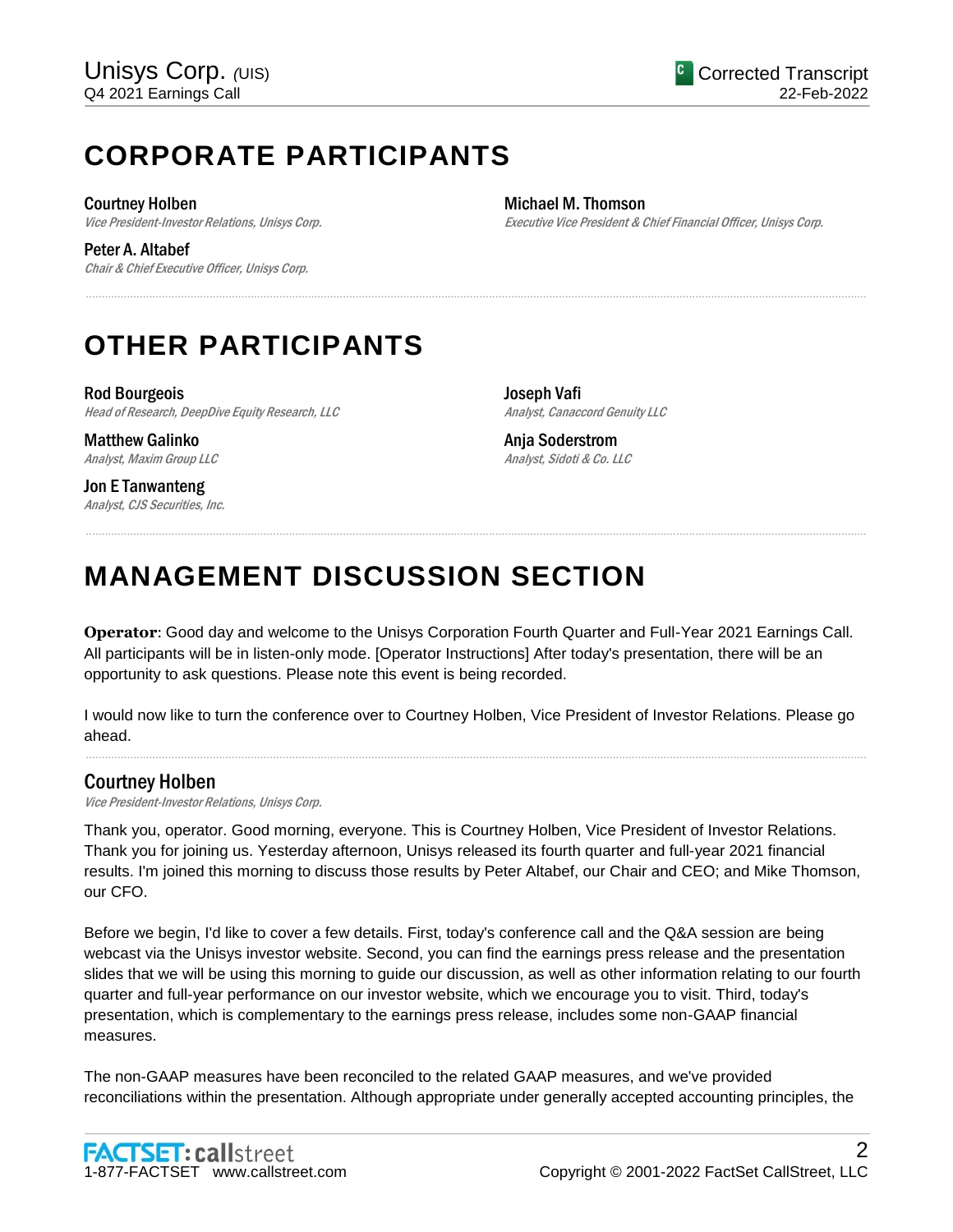company's results reflect charges that the company believes are not indicative of its ongoing operations and that can make its profitability and liquidity results difficult compared to prior periods, anticipated future periods or to its competitors' results. These items consist of post-retirement, debt exchange and extinguishment, and cost reduction and other expense.

Management believes each of these items can distort visibility of trends associated with the company's ongoing performance. Management also believes that the evaluation of the company's financial performance can be enhanced by use of supplemental presentation of its results that exclude the impact of these items in order to enhance consistency and comparativeness with prior or future period results.

Following measures are often provided and utilized by the company's management, analysts, and investors to enhance comparability of year-over-year results, as well as to compare results to other companies in our industry, non-GAAP operating profit, non-GAAP diluted earnings per share, free cash flow and adjusted free cash flow, EBITDA and adjusted EBITDA, and constant currency. For more information regarding these metrics and related adjustments, please see our earnings release and our Form 10-K.

From time-to-time, Unisys may provide specific guidance or color regarding its expected future financial performance. Such information is effective only on the date given. Unisys generally will not update or reaffirm, or otherwise comment on any such information except as Unisys deems necessary, and then only in a manner that complies with Regulation FD.

And finally, I'd like to remind you that all forward-looking statements made during this conference call are subject to various risks and uncertainties that could cause the actual results to differ materially from our expectation. These factors are discussed more fully in the earnings release and in the company's SEC filings. Copies of those SEC reports are available from the SEC and along with the other materials I mentioned earlier on the Unisys Investor website.

......................................................................................................................................................................................................................................................

And now, I'd like to turn the call over to Peter.

# Peter A. Altabef

Chair & Chief Executive Officer, Unisys Corp.

Good morning, everyone, and thank you for joining us to discuss our fourth quarter and full year 2021 results. 2021 was a very active and exciting year for Unisys. We made advances on revenue, profit and cash flow. And our investments in solutions, go-to-market and workforce management planning have positioned us to advance our momentum in 2022. Mike will provide detail on our financial performance and accomplishments, but first, I will give some insight into the business.

Starting with Digital Workplace Solutions, or DWS, we made significant progress in 2021 on our goal to transform to higher growth and higher margin user experience based solution. As of year-end, we have established our base offering portfolio to compete effectively in additional markets, and we are seeing traction with recent new contract wins. We are focused to continuously improve our solutions to involve with and lead the market. We are integrating our solutions with capabilities added through acquisitions to enhance our full suite of DWS solutions.

As we noted on the last call, industry analysts such as Gartner, IDC, Everest, ISG and HfS are recognizing our improved and expanded capabilities. During the fourth quarter, we were designated a leader in advanced digital workplace services in NelsonHall's NEAT Assessment. During the fourth quarter, we accelerated our unified endpoint management, or UEM, capabilities, one of our targeted solution sets with the acquisition of Mobinergy.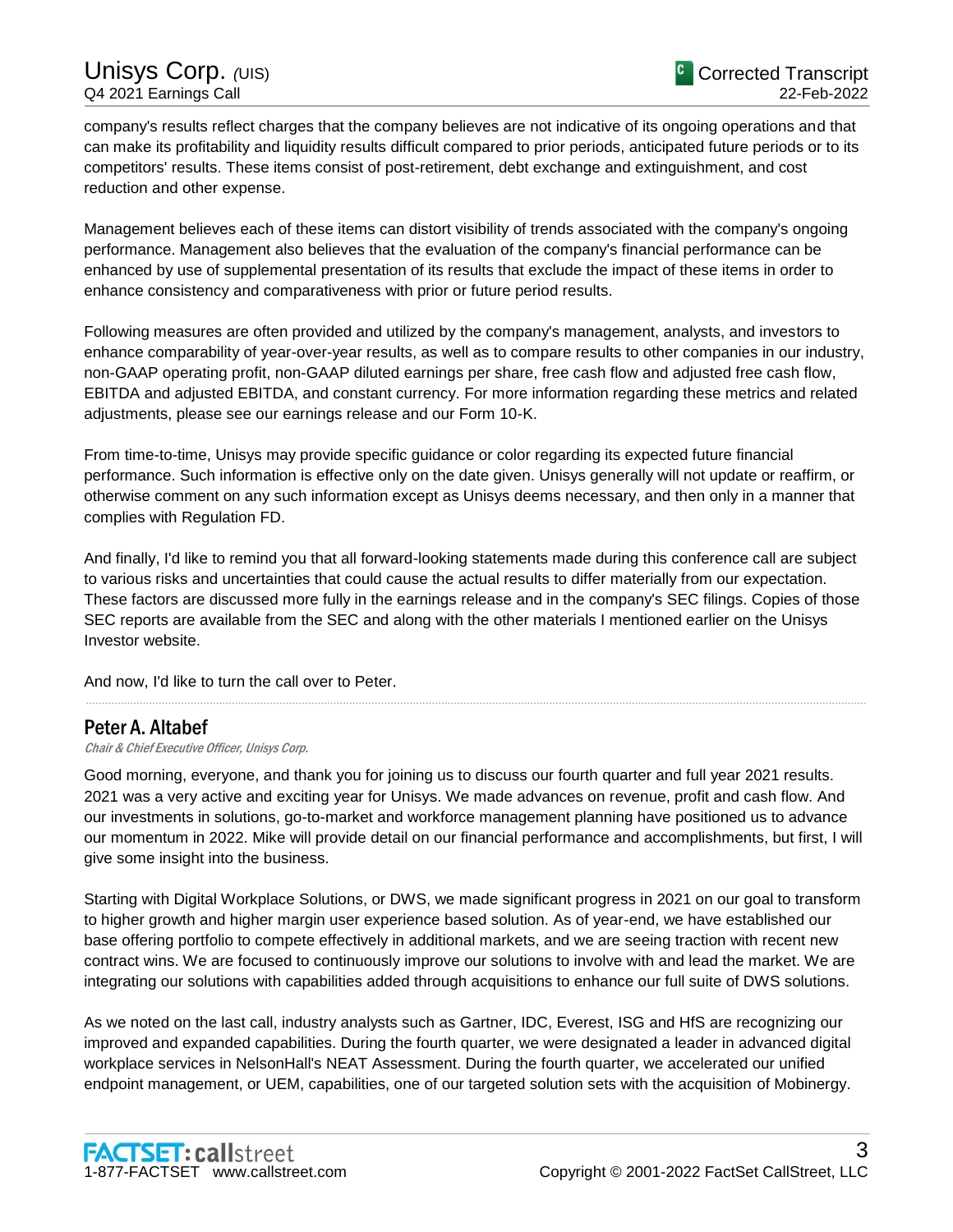We are already seeing cross-fertilization opportunities across both client bases and key strategic partners of Mobinergy and Unisys, which now includes the clients from our Unify Square acquisition of earlier in the year.

Mobinergy has strong relationships with many telecom carriers, which are valuable prospective partners to the Unify Square business, as they can embed PowerSuite, which focuses on [ph] new CaaS (00:06:07). During the fourth quarter, we signed a contract with a new banking client in Europe to provide an upgraded user experience with Digital Workplace Solutions, including device lifecycle management, unified endpoint management and field services.

Moving to Cloud and Infrastructure solutions, or C&I, our strategy of growing cloud in our targeted markets resulted in C&I being our fastest-growing segment in 2021. Cloud revenue specifically grew 22% year-over-year for the full year. In the fourth quarter, we further advanced our cloud migration and management capability. We improved our single pane of glass services management to drive actionable insights across infrastructure-as-aservice, cloud native applications and data capture. We enhanced our multi-cloud management capabilities across hyperscalers and added plug-in accelerators for container-based application management services.

We expanded our capabilities in Google Cloud platform, Microsoft Azure and AWS, including upskilling talent with training and professional level certifications across each of these platforms. Through our Unisys University Program, we increased our cloud infrastructure-as-a-service and microservices certifications. We achieved an 80% increase in expert level accreditations in cloud computing for the year. During 2022, we are focusing our capability development efforts on enhanced cloud-native application development, cloud security and AI, machine learning operations.

Our new cloud capabilities also received additional recognition from industry analysts, as we were recently named a major player globally in managed multi-cloud services by IDC. We were also named a leader in the US, the UK and Brazil in ISG's Provider Lens on public cloud solutions and services. In the fourth quarter, we acquired CompuGain, deepening our cloud offerings with CompuGain's significant application modernization, cloud-native agile application development, and cloud and hybrid cloud data management expertise and capabilities, including designation as an Amazon Web Services Advanced Consulting Partner.

CompuGain has a strong presence in the financial services sector, which has added to our established position in that sector, and we expect cross-selling opportunities with CompuGain and Unisys clients. We recently signed a new scope contract with a leader in the US housing finance system to develop and implement cloud-native data pipeline solutions to increase agility and reduce time to market for data workloads in a highly controlled environment.

Turning to Enterprise Computing Solutions, or ECS, our goal has been to grow revenue through expanding the ECS ecosystem, while maintaining license revenue stability. We broadened our approach to key industry solutions to encompass the diverse workflow-centric demands of our clients. In travel and transportation, we are extending capabilities into retail channels in the airline industry. We are also augmenting our cargo solution with a robust data analytics capability.

With respect to our financial services industry solution, we have signed a partnership agreement to augment our capabilities around payment processing. During the fourth quarter, we signed a renewal and expansion with a major US-based global airline for our SaaS-based cargo solutions product suite to support airfreight management, sales, operations, load planning, cargo handling, customs and mail handling, along with the interfaces to ecommerce, mobile devices, revenue management and accounting.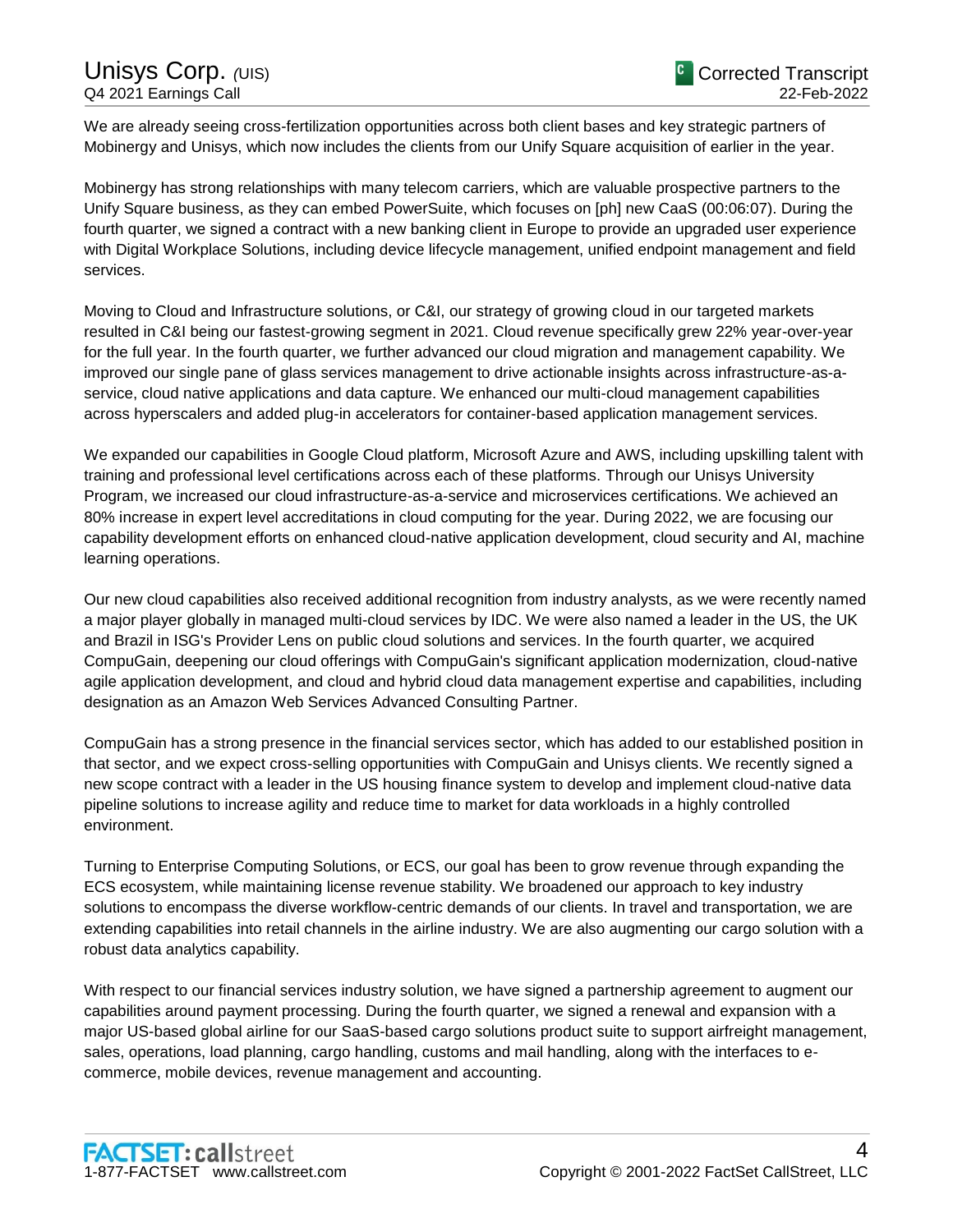Turning to our broader go-to-market efforts, throughout 2021, we invested in our sales force, solution architects and marketing initiatives leading to our strongest TCV and ACV of the year in the fourth quarter, year-over-year growth in total company pipeline and expected continued improvement in go-to-market metrics during 2022.

Full year ACV was up 11% year-over-year. ACV grew 54% sequentially in the fourth quarter. TCV grew 29% sequentially in the fourth quarter. Full year TCV was down 11% year-over-year, but noting average contract length is declining as the market evolves, and the average contract length been consistent year-over-year, TCV would have been flat. Notwithstanding, we expect to have an absolute increase in TCV in 2022. And finally, our pipeline grew 5% year-over-year.

We are pricing new contracts to offset anticipated cost increases related to the competitive labor market and the weighted average expected gross margin associated with contract signed in 2021 was higher than that in 2020.

Turning to marketing initiatives, we are investing in our brand and have brought in world-class agencies to support us in these branding efforts, and we look forward to updating you on these activities in the near future. We have partnered with Landor & Fitch to enhance the Unisys brand, including positioning, visual identity and messaging. In addition, we have brought in TBWA Worldwide to advance our advertising, and we have hired Golin as our public relations firm to help us better connect to clients and prospects through media coverage and thought leadership.

With respect to workforce management, the market for talent is highly competitive. We adapted quickly during the year with targeted talent attraction and retention initiatives, resulting in voluntary attrition for 2021 of 17.1%, which was lower than the pre-pandemic level of 17.9% for 2019. Initiatives such as internal mobility and upskilling programs have increased opportunities for our associates, which resulted in a 33% internal fulfillment rate for 2021, which is itself up from 24% in 2019.

With respect to wage inflation, we're actively reviewing our workforce and also focusing our compensation adjustments on the capabilities and roles that have been identified as critical to achieving our short and long-term strategic goals. We're also leveraging referral based hiring, which increased to 21% in 2021 from 19% in 2020 and 16% in 2019. These overall efforts allowed us to avoid any material disruption of service to our clients and kept us on track to drive growth while improving margins. They also position us to continue executing against our operational and financial goals in 2022.

Turning to ESG and DEI, at the end of 2021, we published new sustainability and DEI reports on our website, which we encourage you to review. A few highlights of our recent ESG program includes joining the UN Global Compact in the fourth quarter and driving 75% of our key suppliers to disclose their ESG actions and commitments. We expect to reach our 2026 goal for reduced Scope 1 & 2 GHG emissions in 2022.

A few highlights of our recent DEI progress include launching a new leadership development program for associates from underrepresented groups and a new inclusive leadership workshop, which is underway and which nearly 90% of our leaders have already completed. We also expanded our associate impact groups that facilitated more than 50 programs during 2021 and increased our women and underrepresented ethnic group representation by three points each within director and above levels.

In conclusion, we made significant progress executing our strategy in 2021. I would like to thank our associates for their hard work and commitment.

With that, I'll turn the call over to Mike to discuss our financial results. Mike?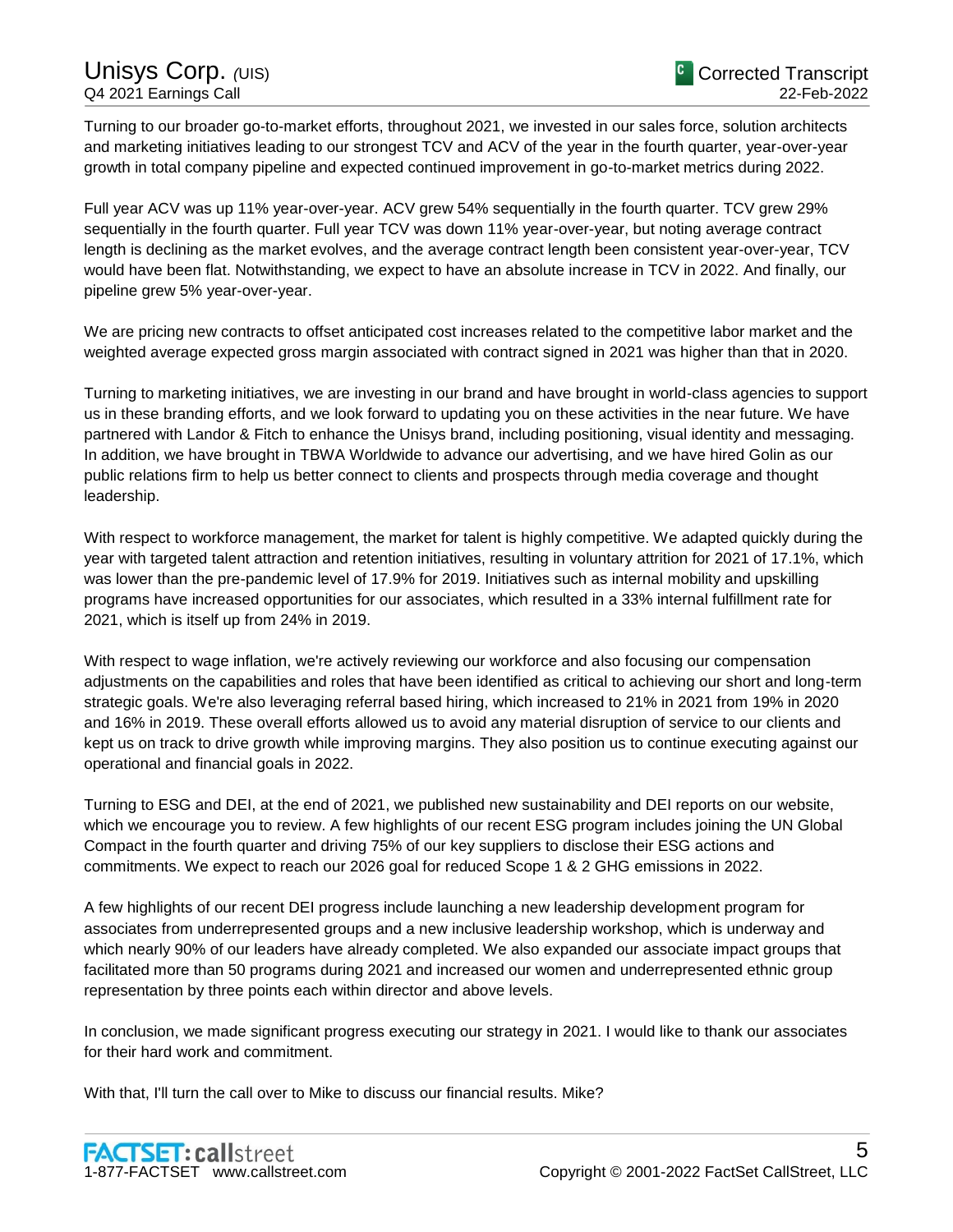# Michael M. Thomson

Executive Vice President & Chief Financial Officer, Unisys Corp.

Thank you, Peter, and good morning, everyone. In my discussion today, I'll refer to both GAAP and non-GAAP results. As a reminder, reconciliations of these metrics are available in our earnings materials. As Peter highlighted, we're pleased with the progress we made during 2021 on our key operational and financial objectives. The progress resulted in year-over-year growth in full-year revenue, profitability and free cash flow. It also resulted in us being free cash flow positive for the first time since 2016, supported by year-over-year gross profit and gross margin increases in each of our three segments. We also achieved all of our full-year guidance metrics. We believe that the investments we made during the year in enhancing our solutions, our go-to-market strategy and the proactive approach to workforce management positions us well to advance our momentum in 2022. We're expecting accelerated revenue growth and additional profitability improvement, which I'll highlight when I cover our 2022 guidance shortly.

First, let me review the results for 2021, full-year revenue growth of 1.4% year-over-year, which is above the midpoint of our guidance range of 0% to 2% growth. Our ongoing enhancements to our cloud capabilities and efforts to increase awareness with industry analysts and clients resulted in C&I being the fastest-growing segment for the year, with full-year 2021 revenue growing at 6.7% year-over-year to \$496.5 million, now representing approximately a quarter of total company revenue. This was supported by full-year cloud revenue growth within the segment of 22% year-over-year.

As we noted on our last call, we expected C&I revenue to be down year-over-year in the fourth quarter due to a one-time revenue pickup we received in the prior year period from a public sector client. Ultimately, C&I's fourth quarter revenue came in a little stronger than expectations.

ECS full-year 2021 revenue grew 2.7% year-over-year. This annual growth was above our internal expectations, primarily as a result of several contracts which were renewed earlier than planned, we continued to see strong demand for our ClearPath Forward solutions and our large client renewal rate remains above 95%.

As we've previously noted, we expected ECS license revenue to be split approximately 55% and 45% between the first and second half of the year based on our anticipated software renewal cadence. As a reminder, the 2020 first half, second half license split was 40% and 60% with 40% of the full year license revenue coming in the fourth quarter. As a result, fourth quarter ECS revenue was down 13.3% year-over-year, though was better than expected and pushed the first half, second half license revenue split to 50-50.

With respect to DWS, as Peter mentioned, we now have our base portfolio of integrated experience offerings established, and we're moving into the next phase of our transformation of this segment with an emphasis on continued enrichment of our solutions, implementing our go-to-market strategy and ultimately increasing wallet share for new logo expansion.

Peter noted some of the examples of recent client wins showing traction with our enhanced offerings. As we remarked on our last call, we've also transitioned away from some heritage contracts that were not core to our future growth and not part of our client experience roadmap. The exclusion of these contracts resulted in DWS revenue being down 5.6% year-over-year in the fourth quarter and 3.6% for the full year. We renewed all material contracts scheduled to be renewed in the fourth quarter. And as I'll get to you shortly, gross profit for the segment was up in both periods even with lower revenue, which in part illustrates the low margin nature of the work we exited.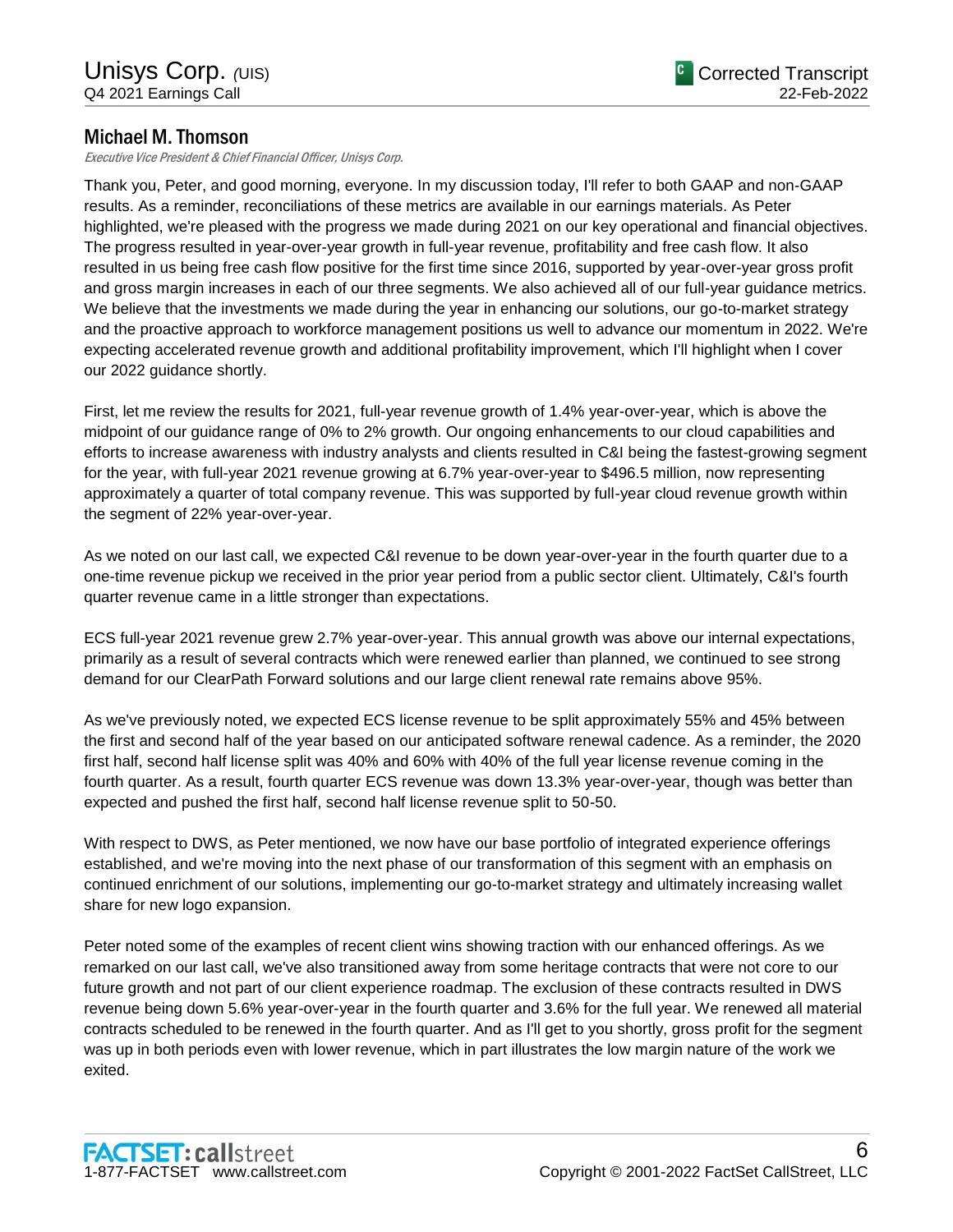Overall, as I noted, our 2021 revenue results were in line with our guidance. We expect accelerated revenue growth in 2022 and are providing revenue growth guidance of 5% to 7% for the full year of 2022, with 1% to 3% of that growth coming from organic operations.

This guidance implies even higher growth rate for the rest of the business when considering that we expect ECS revenue to be down high-single digits or low-double digits year-over-year due to the 2022 ClearPath Forward anticipated license renewal schedule. As a reminder, this means that we expect fewer contracts to be up for renewal in 2022, not that we're expecting lower renewal rates. Our first-half, second half ECS license revenue split is expected to be approximately 35% and 65% in the front half and back half of 2022.

Total company backlog was flat sequentially at \$3 billion. As a reminder, the ramp up of our go-to-market strategy and the hiring of additional direct sellers, as well as the emphasis on channel sales and the addition of advisory capabilities, was all happening in the back half of 2021. We're expecting backlog to increase throughout 2022 and into 2023. We're also expecting a 5% to 10% increase in backlog for the full year 2022.

As we discussed, the type of solutions that we're shifting towards are less capital intensive and have a shorter implementation timeframe, which we believe will lead us to quicker conversion of backlog to revenue than we've seen in the past. This is supported by year-over-year increases in ACV that Peter mentioned. Of the \$3 billion in backlog, we expect approximately \$365 million will convert into revenue in the first quarter of 2022. We expect first quarter total company revenue to be down low double digits year-over-year due to the timing of the ECS ClearPath Forward license revenue schedule that I mentioned previously.

Moving to profitability, full year 2021 total company gross profit was up 18.4% year-over-year and gross profit margin was up 400 basis points year-over-year. These results were supported by year-over-year improvements in full year gross profit and gross profit margin for each of our three segments.

Fourth quarter DWS gross margin increased to 160 basis points, and as a result, gross profit was up 6.9% yearover-year, even with lower revenue. Additionally, full year DWS gross profit was up 38% year-over-year. And full year DWS gross profit margin was up 410 basis points year-over-year, based on the improvements to efficiencies made throughout 2021, the exiting of some low margin contracts, as well as our focus on our higher margin experience solutions.

Full year 2021 C&I gross profit increased 144% year-over-year to \$56.6 million, with fourth quarter C&I gross profit up 24.7% year-over-year. Full year, C&I gross margin improved 640 basis points to 11.4%, with fourth quarter C&I gross profit margin up 310 basis points to 15.2%. These increases were driven by improvements to margin in both cloud solutions and traditional infrastructure work.

Although fourth quarter ECS gross profit was down 13.4%, due to the revenue timing I mentioned, gross margin was flat year-over-year. Full year ECS gross profit increased 14.1% year-over-year to \$428.6 million and full year gross margin increased 620 basis points to 63.1%. As a reminder, our targeted growth in ECS segment is through the expansion of our services offerings, which is expected to put modest pressure on ECS margins in the future, but would be a benefit to gross profit dollars and overall company margins.

We also saw a significant improvement year-over-year in our full year non-GAAP operating profit, which was up 25.6% to \$192.8 million, and in our full year non-GAAP operating profit margin, which was up 180 basis points to 9.4%, a little stronger than we had anticipated going into the fourth quarter. Non-GAAP operating profit margin was down 230 basis points in the fourth quarter due to the revenue and profitability items I mentioned, but again a bit stronger than we expected entering the quarter.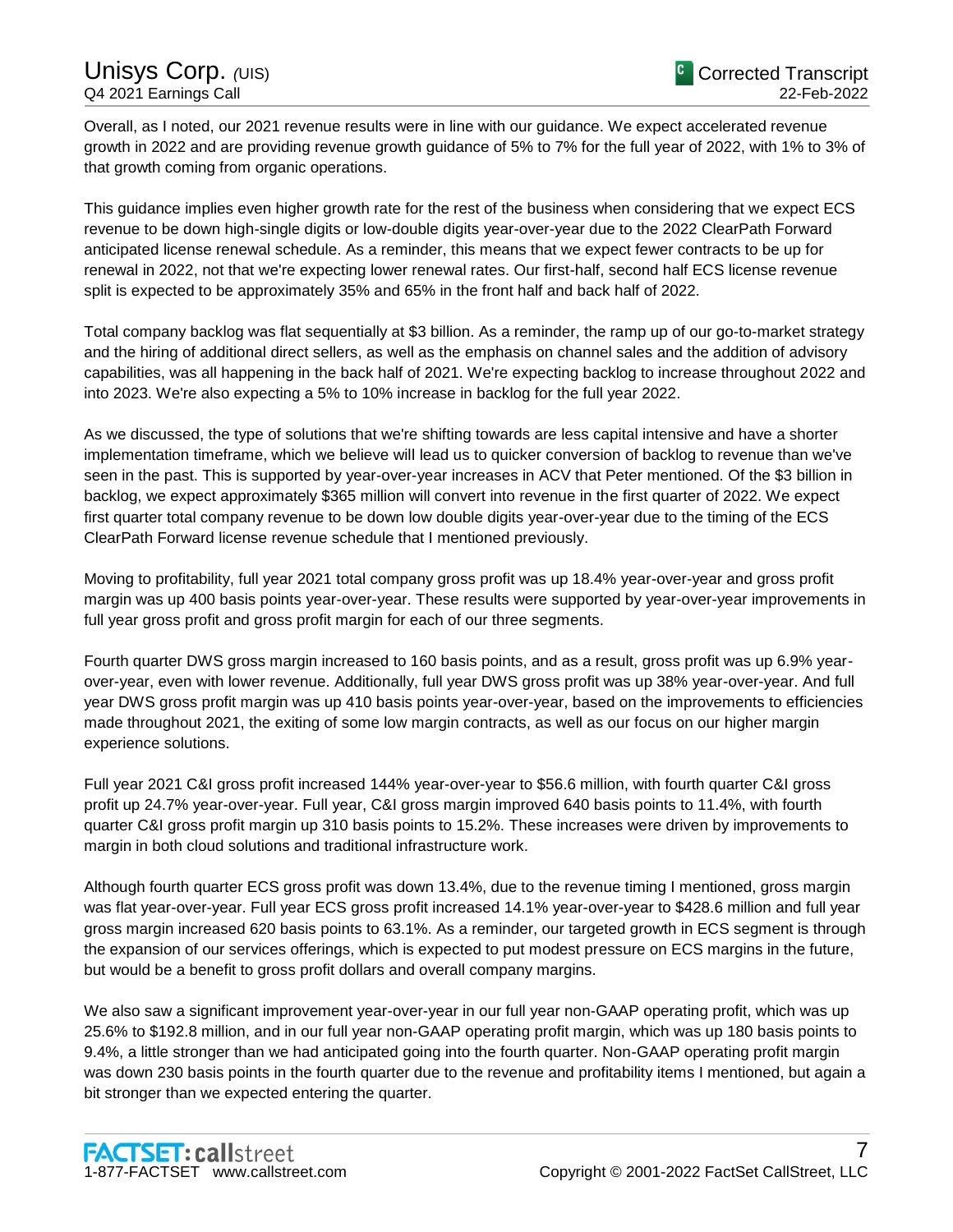As we've previously discussed, we're anticipating a slight drag on operating profit as we continue investing in our go-to-market strategy required to support our continued growth, as well as investing to retain and attract top talent within the context of a highly competitive labor market. The ClearPath Forward renewal schedule will also impact margins in 2022.

In spite of all these factors, we expect anticipated benefits from our continued efficiency improvement efforts and the benefit of the shift to higher margin solutions through our development efforts and successful integration of the acquisitions we made in 2021 to absorb the pressures on margin. And we're setting our non-GAAP operating profit margin guidance for 2022 at 9.5% to 10.5%, still showing advancement even at the floor of our range.

As we've noted in our calls throughout 2021, we've undertaken significant efforts to continue to de-risk our balance sheet, including removing \$1.2 billion of gross pension liabilities during the year, in addition to the \$300 million of liabilities removed in the fourth quarter of 2020. These successful de-risking efforts resulted in approximately \$500 million or \$6.77 per diluted share of required non-cash pre-tax settlement charges during 2021, versus approximately \$140 million or \$2.25 per diluted share of such charges in 2020. As a result, our net loss from continuing operations for the full year 2021 was \$448.5 million or \$6.75 per diluted share, versus \$317.7 million or \$5.05 per diluted share in the prior year period.

Full year, non-GAAP net income was \$117.5 million versus \$75.4 million in 2020, and full year non-GAAP EPS was \$1.75 per diluted share versus \$1.13 per diluted share in 2020, representing a 55% increase in non-GAAP diluted EPS. As with revenue and non-GAAP operating profit, we saw significant improvement in our full year adjusted EBITDA results. Full year adjusted EBITDA increased to 15.3% year-over-year to \$369.9 million relative to \$320.8 million in 2020, and full year adjusted EBITDA margin increased 220 basis points year-over-year to 18% versus 15.8% in 2020, based on similar drivers as non-GAAP operating profit and margin. This was all above the midpoint of our guidance range, which was 17.25% to 18.25%. For 2022, we expect similar improvement in adjusted EBITDA margin, as we noted, with respect to non-GAAP operating profit margin, and as a result, our 2022 guidance for this metric is 18% to 19%.

We continue to employ our capital-light strategy and our focus on integrating best-in-class offerings to enhance our solutions and optimize development costs. Our full-year 2021 capital expenditures declined approximately \$30 million year-over-year to \$100 million. However, in 2022, we expect to increase and be between \$125 million and \$150 million to support our recent anticipated new logo contract wins.

We're also excited to report a significant improvement in full-year cash flow, including being free cash flow positive for the first time since 2016. Full-year 2021 free cash flow was up \$843.6 million year-over-year to \$32.3 million in line with our internal expectations and full-year adjusted free cash flow was up \$129.6 million to \$172.2 million. While we don't provide guidance on free cash flow, we expect to see significant improvement in this metric in 2022, given our anticipated ongoing margin improvements, the modest remaining cash charges associated with the optimization program we completed in 2021 and the removal of the required pension contributions for our US qualified pension plan.

We're expecting cash taxes to be between \$50 million and \$55 million, working capital is expected to decline to a use of \$10 million to \$20 million, cash interest is expected to be approximately \$35 million, and lastly we expect approximately \$10 million to \$15 million in remaining cash payments associated with the actions in the optimization program that we completed in 2021.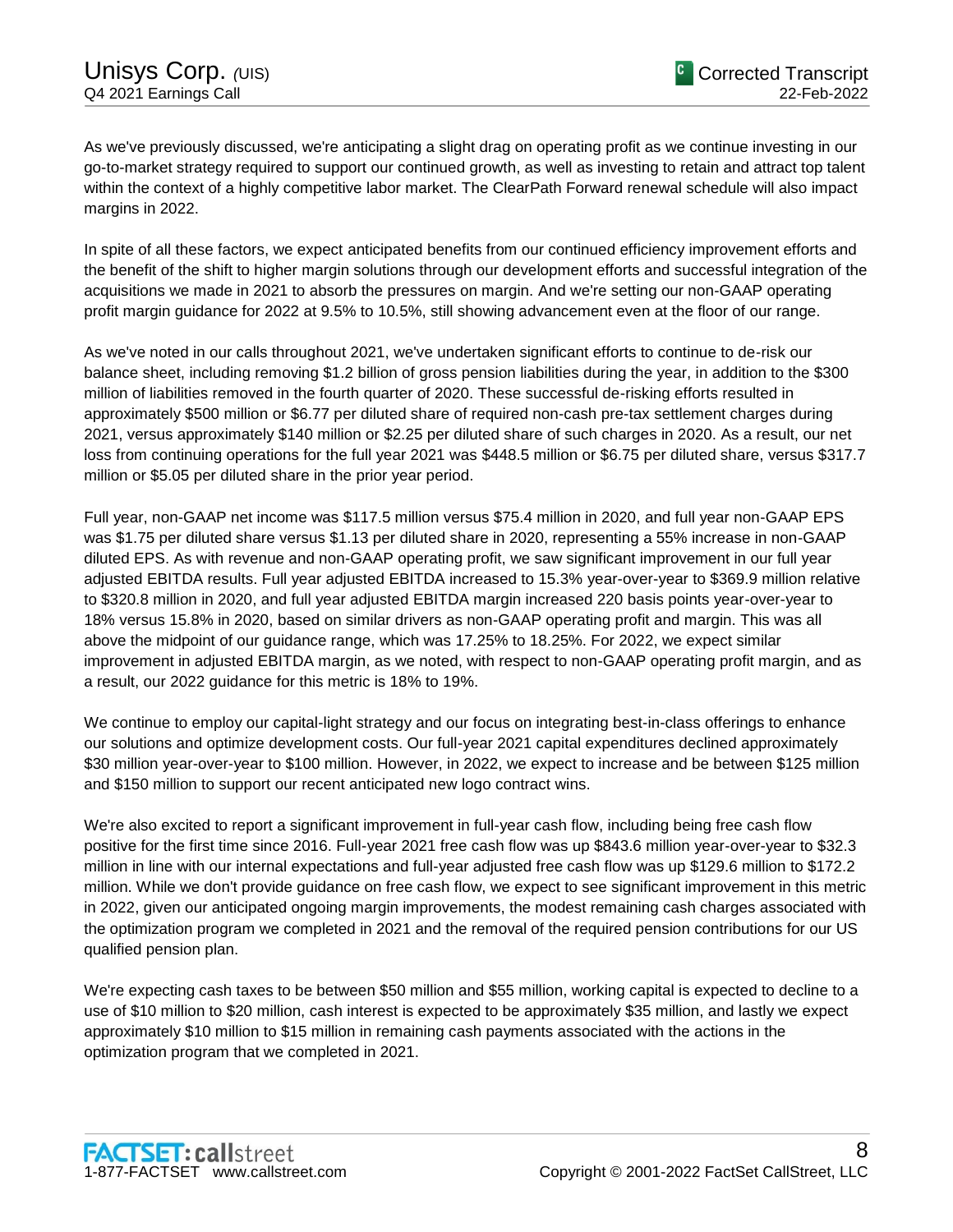As of the end of 2021 our global pension deficit decreased by \$283 million relative to our position as of year-end 2020 to approximately \$750 million. Additionally based on the calculations and actuarial assumptions as of December 31, 2021, no future cash contributions are required for our US qualified defined benefit pension plans for at least the next 10 years.

Our other plans at this point require approximately \$40 million of contributions in 2022 stepping down to approximately \$35 million per year from 2023 to 2026. Our net leverage also remains low, and we have a healthy cash balance, excluding the deficit for our US qualified defined benefit pension plan, our net leverage is 0.6 times and our cash balance is \$553 million as of the end of 2021, more than double our working capital needs.

To wrap up, we're energized to see the efforts across the company and see our strategy translating into significant improvement in our financial performance.

We look forward to continue executing against our medium-term goals and achieving our 2022 guidance in the year ahead. With that, I'll turn the call back over to Peter. Peter?

......................................................................................................................................................................................................................................................

......................................................................................................................................................................................................................................................

# Peter A. Altabef

Chair & Chief Executive Officer, Unisys Corp.

Thank you, Mike. With that, operator, can we please open the call for questions?

# **QUESTION AND ANSWER SECTION**

**Operator**: Thank you. We will now begin the question-and-answer session. [Operator Instructions] Our first question comes from Rod Bourgeois from DeepDive Equity Research. Please go ahead.

......................................................................................................................................................................................................................................................

### Rod Bourgeois

Head of Research, DeepDive Equity Research, LLC Q

[audio gap] (00:31:46) talk for a second about your progress in building your growth capabilities. If I look at what's happened over the last year, you made some leadership changes in your three segments in the first half of last year. And then it seemed in the second half, you started ramping your sales and branding effort investments, which was kind of a new thing, given the pension overhang in prior years, you're now kind of moved into more of an investment mode on the growth front it seems. So my question with that as the background is, are you now seeing the expected results from these sales and branding efforts coming through in your deal flow? Or is most of the benefits from that several months down the road as you look out over the next couple of years? I guess I'm just trying to get a sense on the magnitude and timing of the returns that you're getting from the particularly the sales and branding efforts? Thanks.

......................................................................................................................................................................................................................................................

### Peter A. Altabef

**Peter A. Altabef Chair & Chief Executive Officer, Unisys Corp.**  $\mathcal{A}$ 

Yeah, Rod, this is Peter. That's a great question, and thanks for making it. And thanks also for your observations. So if we take a little bit of a bigger picture and look at how the company is transforming, 2020 was really the year that we dramatically improved our balance sheet. And with that balance sheet, we were able to lay out a more powerful strategy going forward and an organization to execute on that. We did that in 2020, as you noted in 2021, actually in January of 2021, we [indiscernible] (00:33:27) to execute on that new strategy and that required changing our organization to create the business units that we talk about now, it looked inside and outside the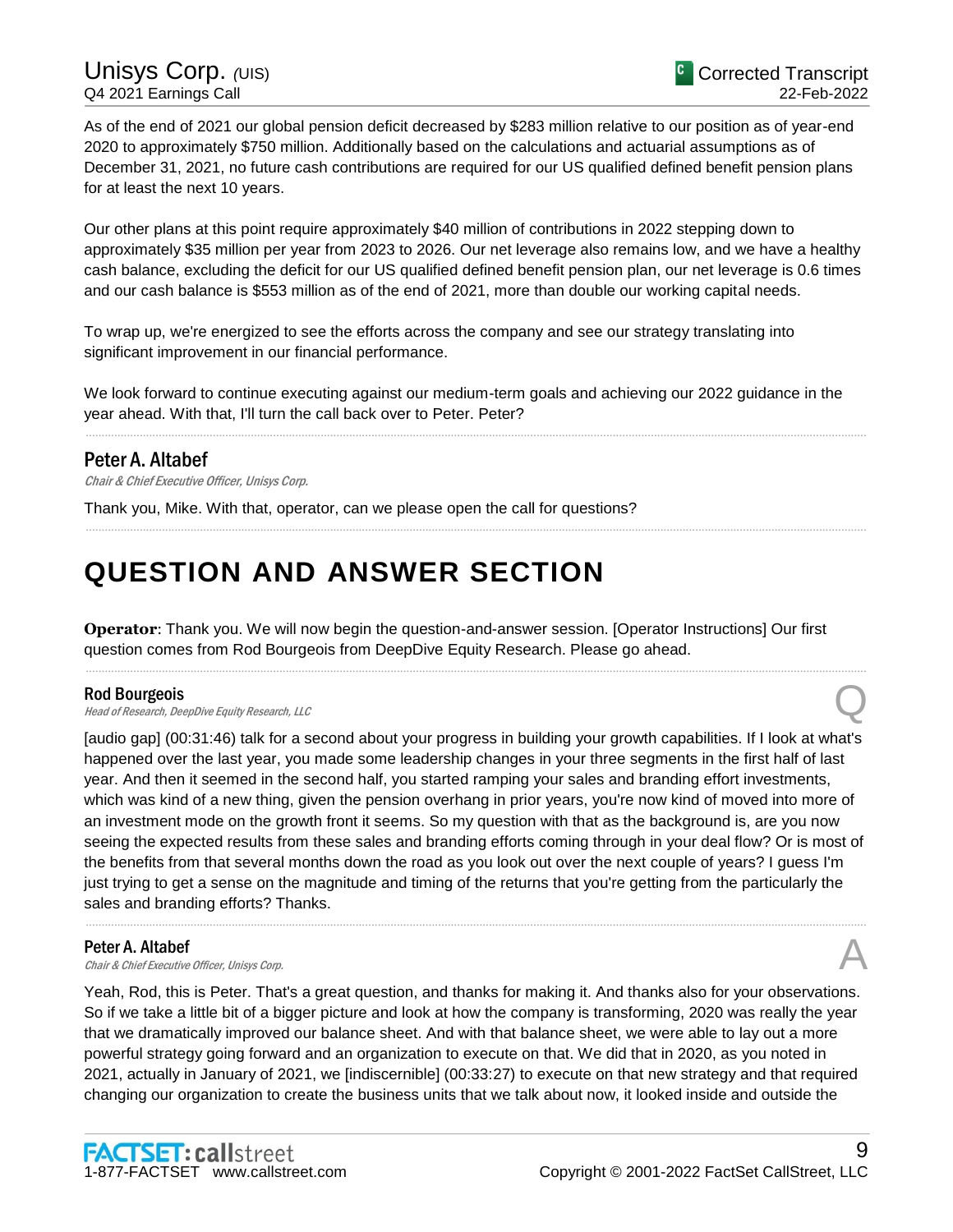# Unisys Corp. (UIS) Q4 2021 Earnings Call

organization to get the best leaders for those business units, the majority of those came from outside the organization, and it also meant executing on both the go-to-market and the cost savings.

What you saw in 2021 in terms of our margin expansion was a lot of margin expansion resulting to the cost savings part of that equation. The go-to-market effort really started with new leadership in the April and May context and then fleshing out the team throughout the rest of the year. So what you saw in the fourth quarter was really the beginning of the results of that.

You saw a dramatic increase in ACV, a dramatic increase in TCV, you saw a lot of signings of our new, more higher margin capabilities. So what you're – so to answer your question, last year, most of the savings or rather most of the margin improvement came from those savings. What you can expect in the next three years is continued margin improvement from the savings, and by savings, I mean, things like automation and AI, not just simply kind of old fashioned labor savings, but savings because of new technologies, about half of the margin improvement will come from that. About half of the margin improvement will come from the fact that we're signing kind of next generation higher margin work.

The pipeline is picking up, every one of our indices that looks to our effective go-to-market is picking up. The last element in this multi-year strategy is actually marketing and communications, we really didn't want to start that until we had everything else in place. We didn't want to start to market until we knew we have the capability to deliver. With the changes we made in the fourth quarter of last year, we hired all of those three very significant outside firms to help us on marketing, communication, advertising. That is well underway now. And that's really the final piece, and that's really going in, in the first six months of this year. I hope that helps, Rod?

......................................................................................................................................................................................................................................................

# Rod Bourgeois

**Rod Bourgeois**<br>
Head of Research, DeepDive Equity Research, LLC Quarter Control of Research, CLC

Very helpful. And then, on a somewhat sort of related line of thinking, if I kind of go back to where we were three months ago, your Q3 had what seemed to be temporary headwinds, the supply chain disruptions and contract exits and even some lag effect in getting the pricing ramped up, maybe even some challenges in getting sales and branding efforts in place. Can you just give us an update on those headwinds where you were wrestling with headwinds three months ago, where you are today, and what you're assuming in your outlook for 2022 on those headwind fronts? Thanks.

......................................................................................................................................................................................................................................................

Peter A. Altabef<br>Chair & Chief Executive Officer, Unisys Corp. **Peter A. Altabef Chair & Chief Executive Officer, Unisys Corp.**  $\mathcal{A}$ 

Yeah. So, Rod, that's also a great question. Let's split up the headwinds into a couple of different categories. On the supply chain, in general, I would say that we have – we are not seeing the supply chain issues that we were seeing in the third quarter and that we thought might last longer, we're just not seeing them. So I think supply chain in the broad sense is not having a material effect. None of the headwinds that you listed are really having a material effect on us at this point. I think all of that has been eliminated, the exception to that rule is really related to the cost of labor.

So you are still seeing, and we all know it, there's an increase in demand for IT services labor, which is a good thing for our industry, but that's coming with an increase in labor cost. And as we said, we're managing that through a variety of factors, not just increasing compensation, although we're doing that, but also increasing entry level recruiting, increasing the amount of people we get as a company from referrals and also keeping our overall turnover below where we think the IT services market is in general. So we think we're being effective in that. So if I wanted to say there was one headwind remaining for us, it really is, we have to manage the cost of labor very carefully. With respect to our numbers for this year, the obvious headwind that Mike talked about is, this is not as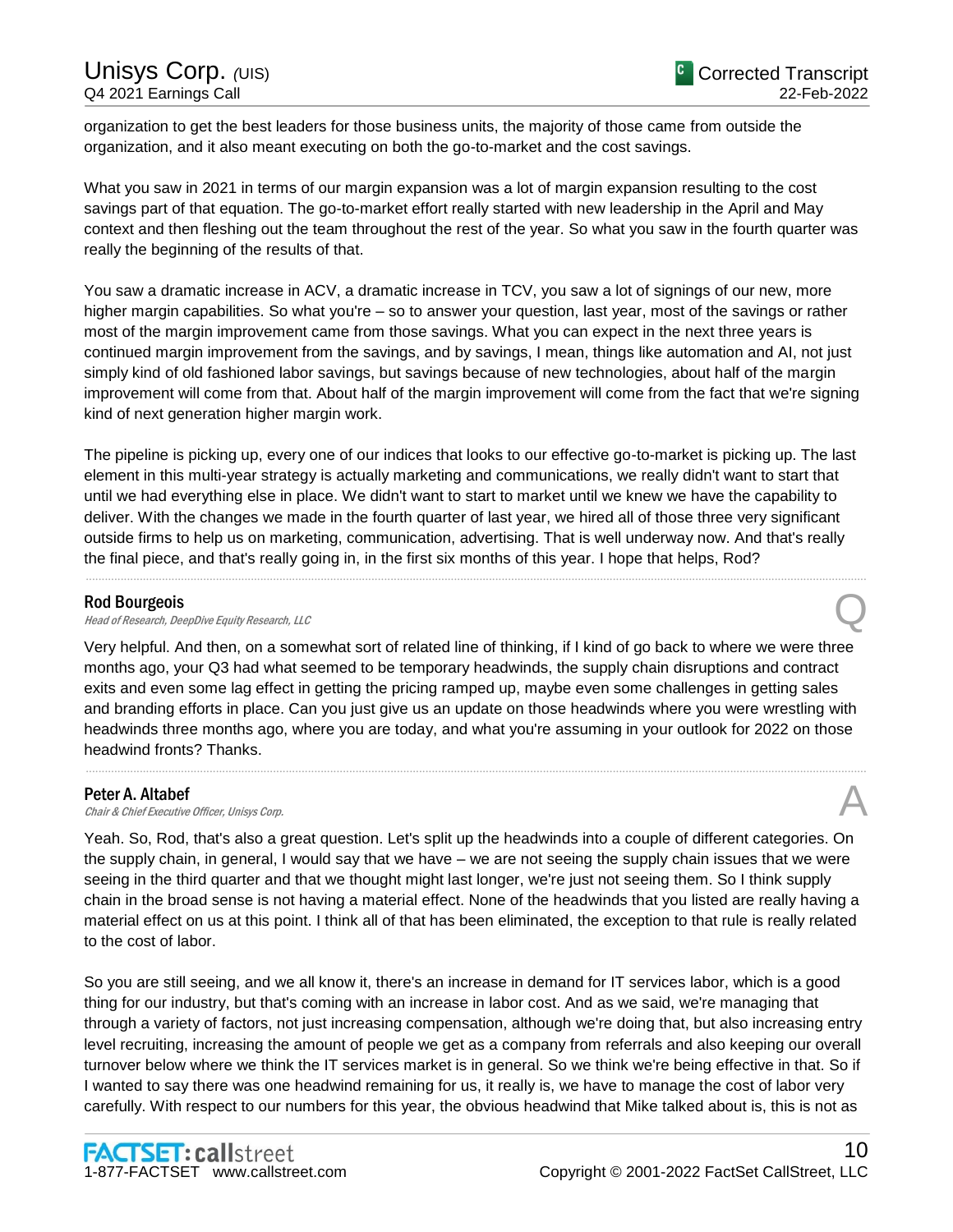strong a year for our ECS licensing revenue as last year. And so that affects not only revenue, but it affects profit. The good news is that the other two segments, DWS and C&I, are expected to really rise to the occasion and make up for that.

......................................................................................................................................................................................................................................................

# Michael M. Thomson

Executive Vice President & Chief Financial Officer, Unisys Corp.

Yeah, and Peter, if I could just add to that, Rod as well, just on that ECS comment, the expectation as we get into 2023 and 2024 is that ECS license revenue and services revenue starts to come back in line with things that we've seen in earlier years, like 2020 and 2021. So that is temporary in nature, Rod, in the sense of, as you well know, it's just the schedule in which those licenses get renewed. I mentioned in my prepared remarks that the renewal rates remain to be pretty high in that business and I think, maybe two or four components of headwind, Peter picked on the staffing piece, I think, he is 100% right there, but we've been happy, at least that the pricing side of the coin has held pretty steady, people are certainly aware that the cost are rising and we seem to be able to bring that forward as well.

So I think that's been pretty solid and we're looking forward, clearly, the go-to-market investments that we've made already and we'll continue to make through certainly the front half of 2022 and beyond to start seeing that pipeline increase, I mentioned, we're targeting about a 10% increase in backlog year-over-year.

So we're really to your earlier point focused in on all of the investments and heavy lifting that we've done over the last 18 months to really shift that focus to growth, but still increasing the operating margin along the way as well, right? So maybe not as dramatically as the almost 200 basis points or 180 basis points this year, but still moving up [indiscernible] (00:40:37) as well. So I feel pretty good about the work we've done to-date and where we're going.

......................................................................................................................................................................................................................................................

......................................................................................................................................................................................................................................................

**Operator**: Our next question comes from Matt Galinko from Maxim. Please go ahead.

# Matthew Galinko **Matthew Galinko**<br>Analyst, Maxim Group LLC

Hey, good morning, congrats on a good end to a year. Maybe the first question is, it sounds like the bulk of revenue growth is expected to be inorganic in 2022 vis-à-vis your guidance. To what extent do you put crossselling in the inorganic versus organic bucket? And I guess secondarily, are you – you talked about feeling pretty complete with the platform, are you done with M&A for the year? Or do you still see some opportunities to add to that what you're doing there? Thanks.

......................................................................................................................................................................................................................................................

Peter A. Altabef<br>Chair & Chief Executive Officer, Unisys Corp. **Peter A. Altabef Chair & Chief Executive Officer, Unisys Corp.**  $\mathcal{A}$ 

Yeah. Thanks, Matt. I think, one thing to keep in mind on the inorganic versus organic is that the largest acquisition we did by revenue was CompuGain, a very important acquisition for us, that was not closed until December, so that changes – so there simply wasn't much revenue from CompuGain in 2021.

With respect to future acquisitions, we closed three acquisitions in 2021, which were the first acquisitions we had done in over a decade, and that was largely because we had made the balance sheet changes we did in 2020. That acquisition program remains active and we are continuing to look for good opportunities. Those opportunities tend to be in the DWS and in the C&I space, and we're focusing on those two areas with respect to acquisitions.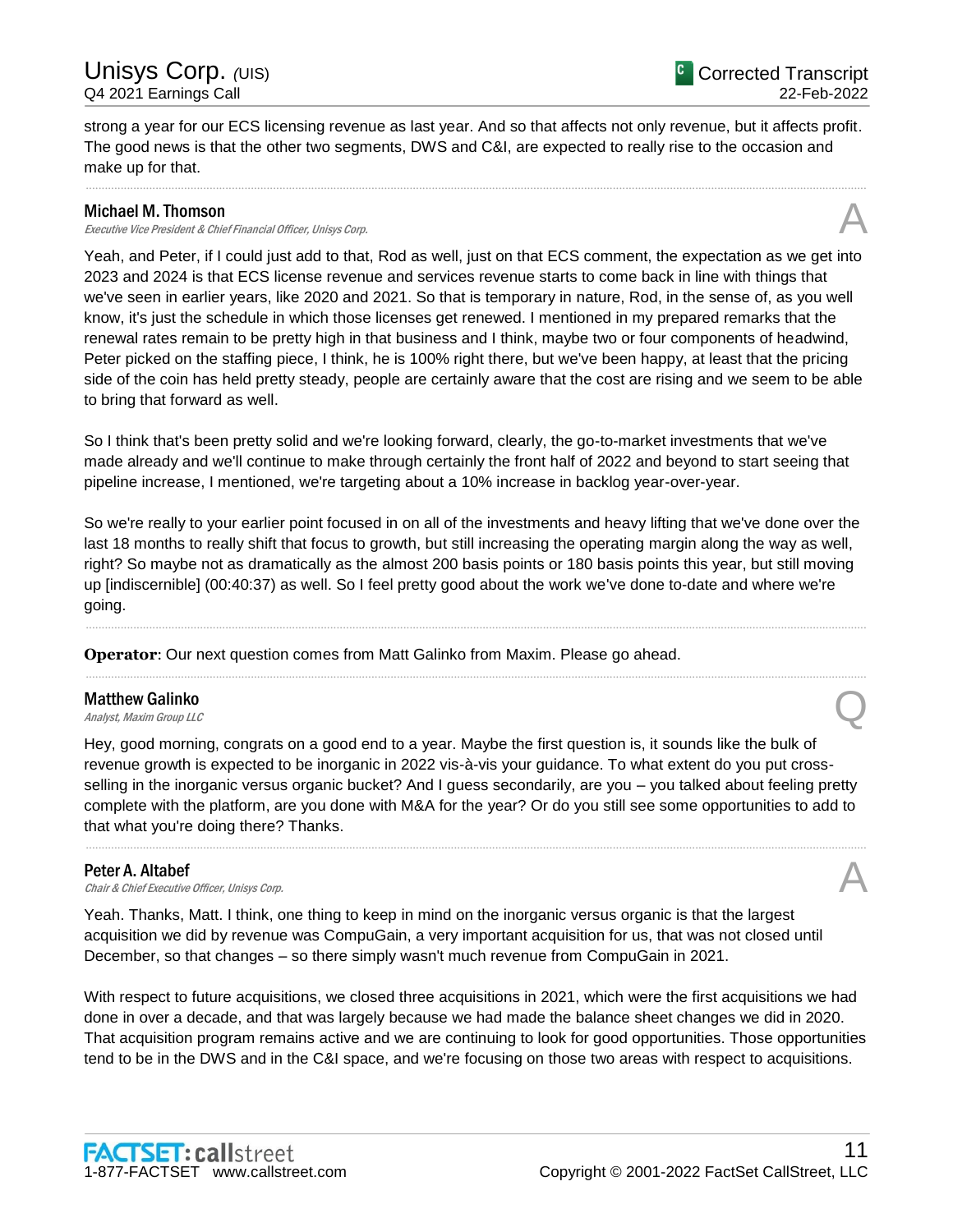With respect to the cross-selling, and exactly where that revenue is taken up, our approach is pretty clear, those acquisitions came with a certain amount of revenue and we're treating all of the revenue that those acquisitions came with as inorganic. Then the question is what do we build on top of that, that revenue is considered organic, because it is requiring the company to support the way we're moving forward. Mike, any clarification of that or further thoughts on it?

......................................................................................................................................................................................................................................................

......................................................................................................................................................................................................................................................

### Michael M. Thomson

**Michael M. Thomson**<br>Executive Vice President & Chief Financial Officer, Unisys Corp.

No, perfectly stated Peter, I wouldn't change a thing.

# Matthew Galinko **Matthew Galinko**<br>Analyst, Maxim Group LLC

All right, great. And maybe just one follow-up, I think you mentioned wanting to get closer to maybe industry standard levels of turnover in your workforce. I think you mentioned something on those lines. What are you using as the benchmark, and how far do you feel you have to go to get there?

......................................................................................................................................................................................................................................................

# Peter A. Altabef

**Peter A. Altabef Chair & Chief Executive Officer, Unisys Corp.**  $\mathcal{A}$ 

Yeah, so Matt, I think that was in response to my answer to Rod earlier, and I may have confused the answer. What I intended to say was that we are already, we believe, below the average involuntary turnover rate. So we think we're better than the industry right now. It's hard to tell. And to some extent, it doesn't really matter, because what matters is how you manage the turnover yourself. But our turnover effective for the full year of 2021 was 17.1%, that we believe, based off what we have seen in other reporting, is slightly lower than the involuntary turnover average for our IT services competitors.

Importantly for us, it's also lower than our turnover rate in 2019. So we're still operating at below the turnover rate that we saw pre-pandemic. So I think we all expect that the rate might increase some in 2022, we're doing a whole lot of activity, as I outlined, to keep that under control. But at this point, we don't see that turnover rate as affecting operations or our ability to grow.

......................................................................................................................................................................................................................................................

# Matthew Galinko **Matthew Galinko**<br>Analyst, Maxim Group LLC

Thanks. If I could sneak just one quick last one in there. I think you've referenced a metric 80% increase in cloud credentials in your workforce, I thought that sounded like a pretty nice increase. And I'm curious if that was – how much of that was M&A versus organic workforce development, and just how does that translate into an ability to execute on your current pipeline.

......................................................................................................................................................................................................................................................

**Peter A. Altabef**<br>Chair & Chief Executive Officer, Unisys Corp. **Peter A. Altabef Chair & Chief Executive Officer, Unisys Corp.**  $\mathcal{A}$ 

Yeah, Mike may have the split of how much of that was M&A versus organic, but I would tell you from the work that we did at what we call Unisys University, which is part of our HR team, we entered the year in 2021 with a very significant goal for certifications organically, and we exceeded that significant goal. So I'm going to guess that the vast majority of that, if not all of it we're counting, was organic. But Mike, do you have any more data on that?

......................................................................................................................................................................................................................................................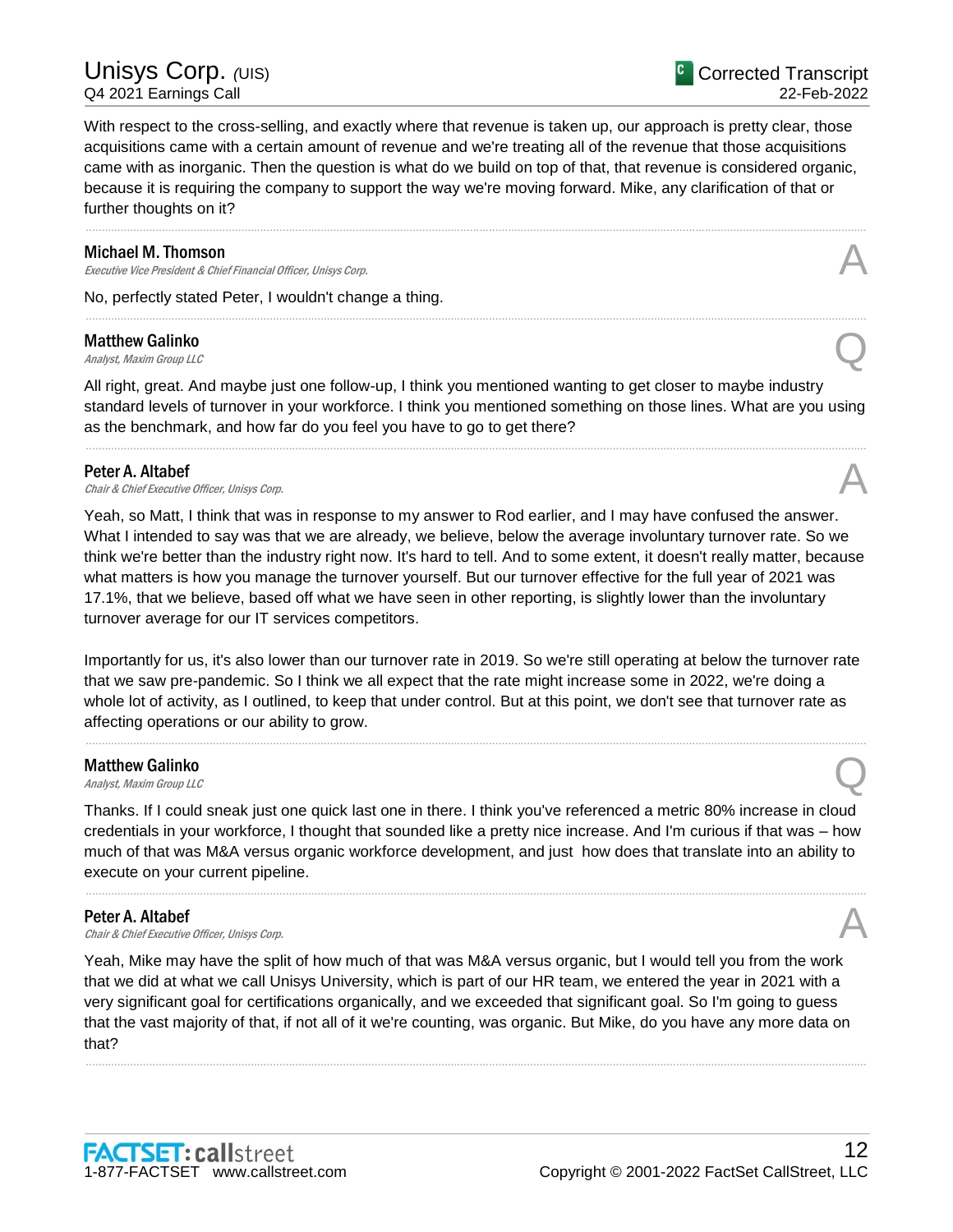# Michael M. Thomson

Executive Vice President & Chief Financial Officer, Unisys Corp.



Yeah, I don't have anything more specific, but based on the fact that the acquisitions that we brought in were obviously very late. I would agree [audio gap] (00:45:54) we've seen trends happen throughout the year as far as our improvement in those certifications. And Matt, that's something, as you know, when we talked about the investments that we've been making, it was not only in our [indiscernible] (00:46:09) obviously, it was in our people as well, and that certification process.

And we've talked a little bit about some of the other reporting, and Peter mentioned it in his prepared remarks around some of the DE&I stuff. Outside of that piece of it and the leadership development, it's also about the upskilling aspect and just making Unisys a better place to work. And I think those are good KPIs or metrics that we track to continue to provide opportunity [ph] for the associate base here (00:46:44).

......................................................................................................................................................................................................................................................

## Peter A. Altabef

**Peter A. Altabef Chair & Chief Executive Officer, Unisys Corp.**  $\mathcal{A}$ 

Yeah, just picking up on what Mike said, Matt, one of the indications of how effective that certification process has been for us is the amount of open positions that are filled internally. Those are almost exclusively people who are moving from one job to another job because the new job is better. It's more next generation, it pays better, it has more opportunities and it's growth. So getting certifications and one of the reasons that we exceeded even our aggressive role on certifications is people are seeing that correctly as a way to really advance.

So if we look at the last three years, in 2019, 24% as I mentioned, of our openings came from internal fills, that jumped to 30% in 2020, and 33% in 2021. So those certifications are working. And I think, as Mike pointed out, that's one of the reasons we've kept attrition down, because people are seeing their ability to advance inside the company.

......................................................................................................................................................................................................................................................

......................................................................................................................................................................................................................................................

**Operator**: Our next question comes from Jon Tanwanteng from CJS Securities. Please go ahead.

# Jon E Tanwanteng **Jon E Tanwanteng**<br>Analyst, CJS Securities, Inc.  $\bigotimes$

Hey, guys. Thank you for taking my question and [ph] I echo and (00:48:07) congrats on the strong performance ending the year. My first one is just a little more color on the ECS license renewals, both in Q4 and heading to next year, if you could. I was wondering, did you pull in any from 2022 or was that just simply a bigger renewal than you expected, first of all? And then second, do you still expect services revenue within ECS to grow even while the license renewals decline?

......................................................................................................................................................................................................................................................

# Michael M. Thomson

Executive Vice President & Chief Financial Officer, Unisys Corp.

Sure, Jon. So, yeah, so in my prepared remarks, I talked a little bit about the ECS. I hesitate to say pull-in because, as you know, it's really typically client generated that they want [indiscernible] (00:48:50) earlier than thought. There was some ECS pull forward, I'll say, in regards to those early renewals in 2021, but regardless of that particular value, the 2022 and, to some extent, 2023 were just both lower renewal years in general in regards to when those contracts were due. And then if I look out the 2024 that renewal schedule jumps back up to 2021 level. So it's really the cadence in which those contracts were signed and the length of those contracts, as I know you're aware as well. Sometimes a three-year contract turns into a five. I think in earlier this year we had one that was a five-year contract [indiscernible] (00:49:41) signed at a seven year contract.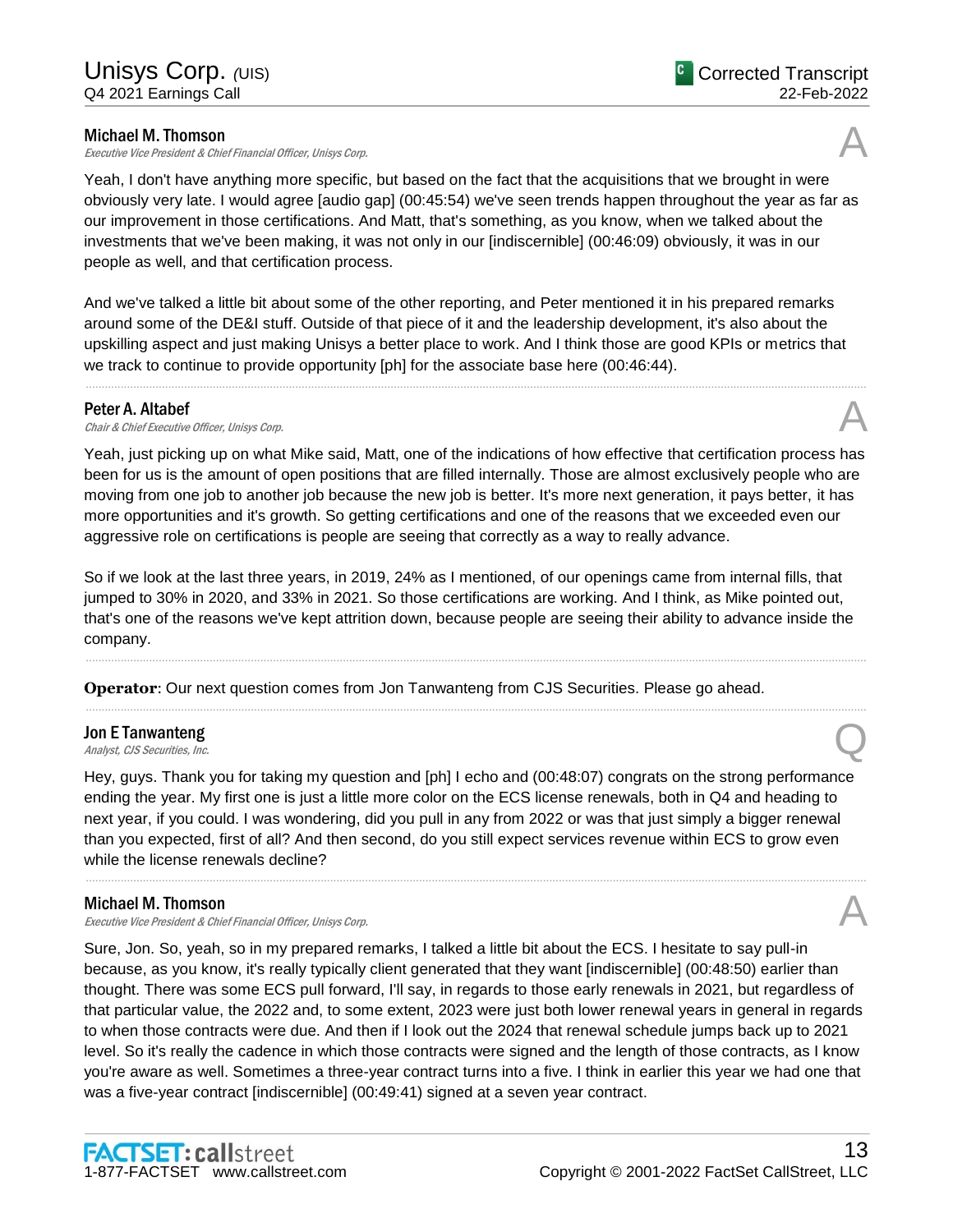So, clearly the desire for that product is there and we continue to kind of grow that base in regards to both volume as well as what you've mentioned in the second part of your comment, services is definitely still a focus of growth in the segment in total. In fact, when we're calling for growth for the total [indiscernible] (00:50:09) 2022 and 2023, it's about the services expansion. And that services expansion, as you know, comes in a couple different flavors. Some of it is services expansion from a managed services perspective for the clients that are running the ClearPath Forward operating system. But everything above that operating system, when you look at it through the lens of application development, apps modernization and migration are other areas of services that we're addressing within that, also security related services above that operating system layer are also areas of services growth expansion.

So still very keenly focused on growing that services component of that particular segment, but as Peter mentioned and I did earlier, having a lower renewal cycle has not only impact on the top line, but as you know, the ECS margins are north of 60%, so it also has a little bit of pressure on the margin profile. But if you look at the total company overall, we're still feeling margin growth in spite of that. So it gives you a sense of how those other two segments are growing [indiscernible] (00:51:21) [ph] augments on that. (00:51:24) So hopefully, Jon, that captured both your components.

......................................................................................................................................................................................................................................................

# Jon E Tanwanteng **Jon E Tanwanteng**<br>Analyst, CJS Securities, Inc.

It does, thank you, it actually leads pretty well into my next question which is what is the implied improvement in total services margins given that renewables are just going to be weaker this year?

......................................................................................................................................................................................................................................................

# Michael M. Thomson

Executive Vice President & Chief Financial Officer, Unisys Corp.

You know what, Jon, I'll have to I'll have to go back and look at that and maybe get back to you offline on that, I don't have that right in front of me, but I can certainly get to it and maybe we will put something out on the website as well so we can make sure it's Reg FD cleared.

......................................................................................................................................................................................................................................................

Peter A. Altabef<br>Chair & Chief Executive Officer, Unisys Corp. **Peter A. Altabef Chair & Chief Executive Officer, Unisys Corp.**  $\mathcal{A}$ 

Yeah. And Jon, this is following up, one of the reasons that Mike doesn't have that in hand, because Mike has everything in hand is that with the changes we made, we really don't segregate between services revenue and tech revenue, that – I mean, which doesn't mean that you shouldn't, and it doesn't mean it's not important to you or to anybody else.

But just as the way we operate the company, we're really operating the company now based off these three segments. And so all of the revenue in the three segments is fair game for us in terms of, what we're looking to those segments to produce. So we've gone more to a segment approach than a services and tech approach, that's just the way that we're if you will, leading and an operating the company, it doesn't mean that that number is not relevant and we'll get it to you.

......................................................................................................................................................................................................................................................

......................................................................................................................................................................................................................................................

# Michael M. Thomson

Executive Vice President & Chief Financial Officer, Unisys Corp.

Yeah. And look, I'm able to dig it up while we're chatting here. So roughly Jon, about 7% increase from the services side of the house is what we're expecting in that segment.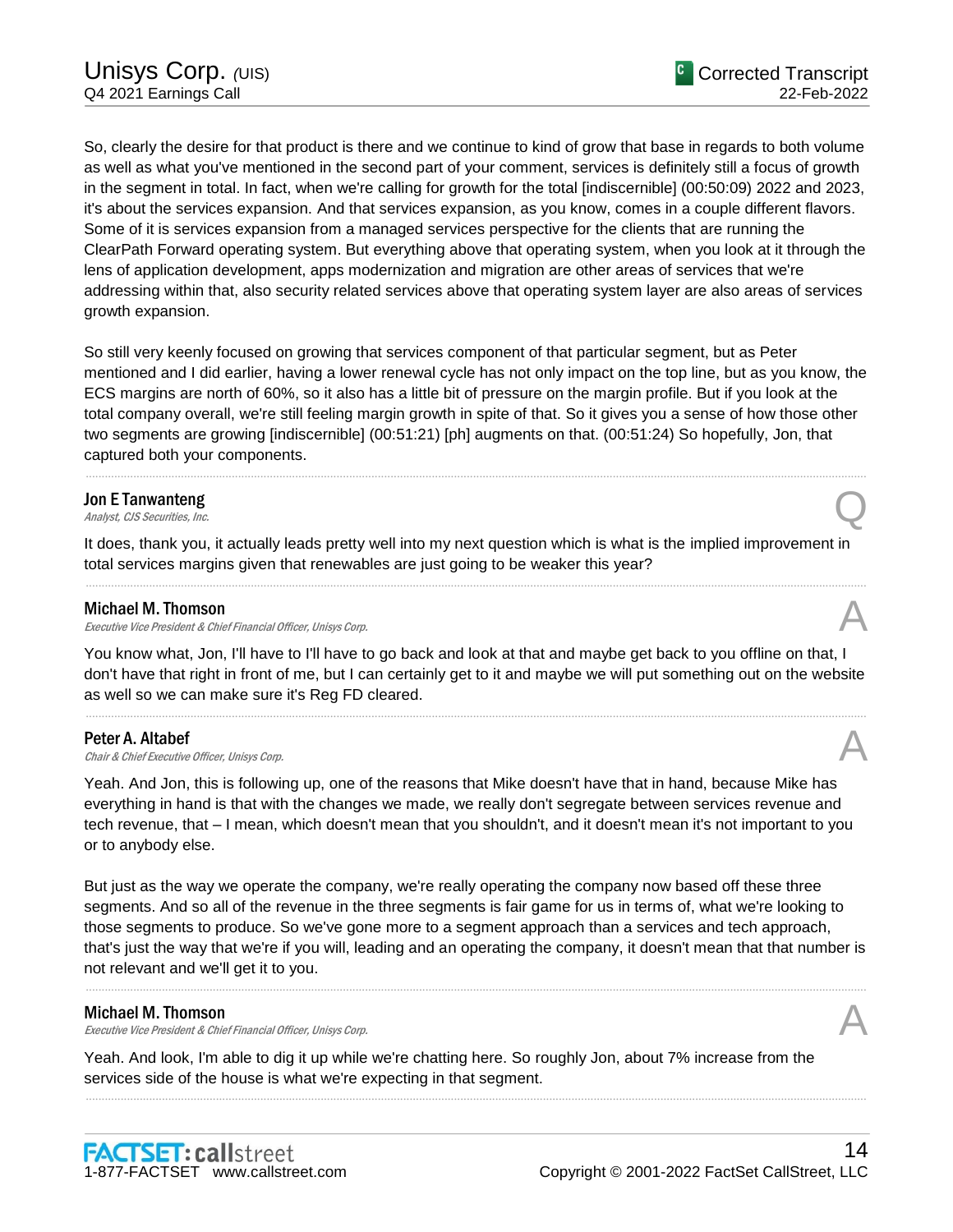# **Operator**: Our next question comes from Joseph Vafi from Canaccord. Please go ahead.

#### Joseph Vafi

**Joseph Vafi**<br>Analyst, Canaccord Genuity LLC

Hey, guys. Great progress in 2021, congrats on that. I was wondering if we could just talk about growth. We've been talking a lot about labor, how linear is growth now for you to growth in head count? And maybe if you could break that down, like especially maybe in DWS and C&I, I think, does head count have to grow in line with revenue there, or is there leverage now? And a quick follow-up.

......................................................................................................................................................................................................................................................

......................................................................................................................................................................................................................................................

## Peter A. Altabef

Chair & Chief Executive Officer, Unisys Corp.

Yeah, so, Joe, I'll take that at first and let Mike follow-up. One of the things that has been an active focus of our efforts has really been to decrease the cost of labor as a percent of revenue. And so what you saw, if you go back to FY 2020, or two years ago, the cost of labor as a percent of revenue was about 55.6%. And then if you look at the last year, the cost of labor decreased to 54.2%. So more than about 1.4% less. That's really one of the ways we're measuring, if you will, the tide and it is our goal to continue to drive that down. And we think we'll continue to drive that down in 2022.

If we think about the different segments, whether it's DWS or C&I or ECS, really, we're separating, if you will, the direct correlation between cost of labor and revenue in all three of those. In DWS, that comes largely from automation and AI; in C&I as well; and then in ECS, it's a little trickier, because although we are getting more efficiency in our software development efforts, because services is becoming a larger percentage of that, and services is more dependent on labor as just kind of a general principle than software is, there's going to be a little bit of a countercyclical affect in ECS, just by the nature of that work. But I would say in the real areas of revenue growth of C&I and DWS, we're using AI and automation to really take away some of that direct link between cost of labor and revenue. Mike, follow-up on that?

......................................................................................................................................................................................................................................................

### Michael M. Thomson

Executive Vice President & Chief Financial Officer, Unisys Corp.

Yeah. No, look, I think you've got all the components right, Peter, both by segment and otherwise. So, Joe, all I would say is that we look at our revenue growth in 2022 and beyond. Clearly the head count is not moving nearly in the same manner for all the reasons that Peter just mentioned. So I do think there is leverage happening and will continue to happen. We're not where we want to be fully from an automation perspective, and that's the reason why you're seeing gross margin improvement continue in both DWS and C&I, and that's really exactly what you're speaking to. So we'll continue to see some benefits as leverage model, and so I don't think it's certainly not linear and as Peter mentioned that the total cost of workforce in comparison will be flat and/or declining over those periods, which tells you that the head count is to be levered even more so from a linear perspective.

......................................................................................................................................................................................................................................................

#### Joseph Vafi

**Joseph Vafi**<br>Analyst, Canaccord Genuity LLC

Sure. Got it. That's great. And then is there any – are there any heritage contracts that may roll off this year? I mean, maybe at this point, there's a chance they could still renew or not, but is there anything built in the guidance on that at this point? Thanks a lot.

......................................................................................................................................................................................................................................................

#### Michael M. Thomson

Executive Vice President & Chief Financial Officer, Unisys Corp.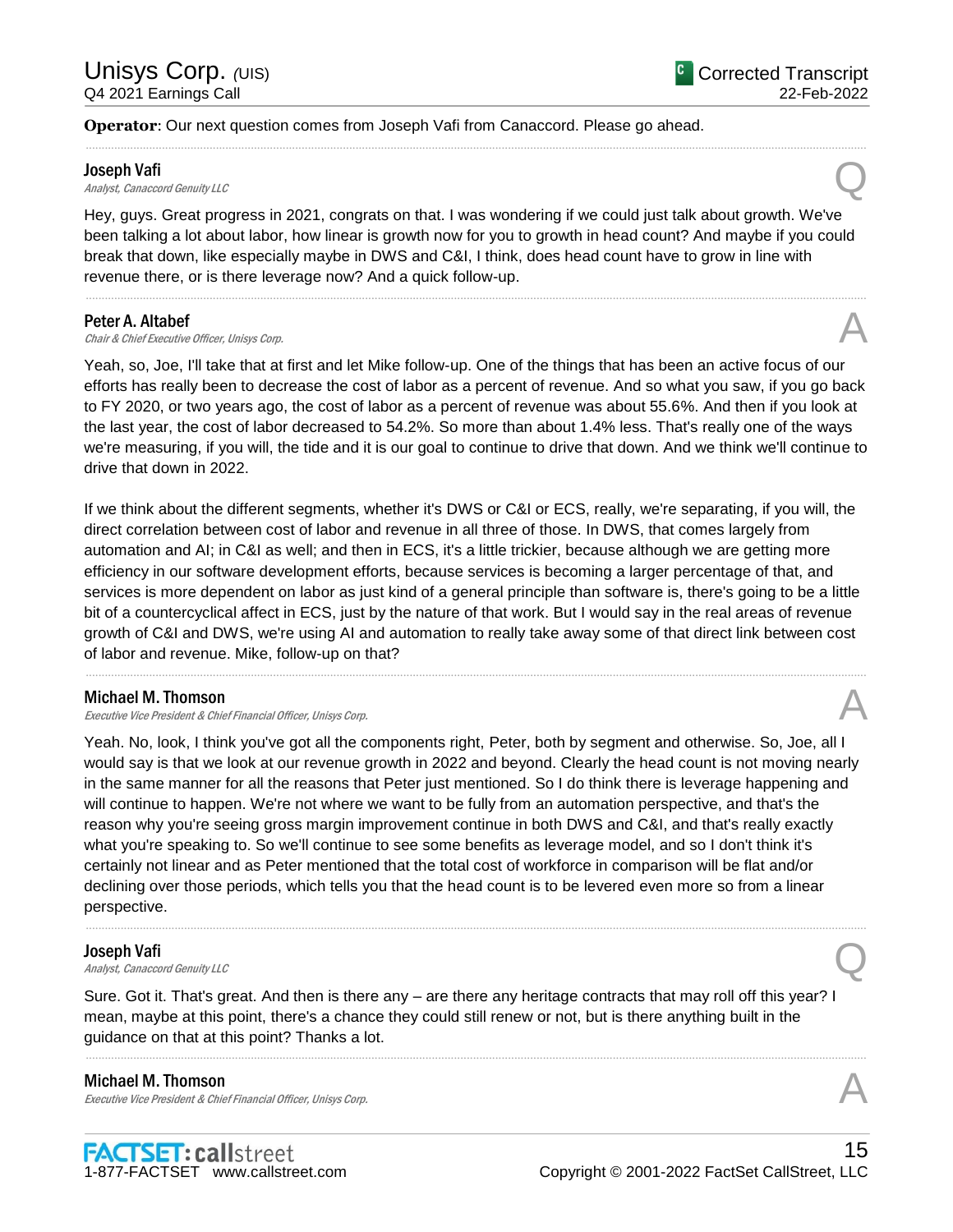# Unisys Corp. (UIS) Q4 2021 Earnings Call

Yeah, yeah. No, look, we've mentioned in Q3 of last year that there was only one or two other contracts that we had in our guidance that were being renewed, that we had any concerns with and one of those is actually already signed. So I don't think there are any that we're concerned about as far as the renewals are concerned. As I mentioned in Q3, the handful that we exited were kind of oilfield service related and then frankly, kind of white label or POS type work. So we really don't have a ton of that in the pipe here as far as renewals are concerned. And we feel pretty good that the renewal base not only it's healthy, but the renewal base is what we expect to be on our client experience journey and can really show value to those clients. So we feel pretty good about that on a go-forward basis.

......................................................................................................................................................................................................................................................

......................................................................................................................................................................................................................................................

**Operator**: Our next question comes from Anja Soderstrom from Sidoti. Please go ahead.

# Anja Soderstrom **Anja Soderstrom**<br>Analyst, Sidoti & Co. LLC

Hi, thank you for taking my questions and congratulations on the good performance in 2021. So just had a followup first on the – you were talking about the M&A. You are expected to continue to be active in that. What are you seeing in terms of the valuations there, given how the public market has come down? What are you see seeing in the private market and what you're looking at?

......................................................................................................................................................................................................................................................

# Peter A. Altabef

**Peter A. Altabef Chair & Chief Executive Officer, Unisys Corp.**  $\mathcal{A}$ 

Yeah. So Anja, this is Peter, that's a great question. And we're seeing kind of a continuation of the relative valuations we saw last year, but we are seeing a decrease in the valuations almost across the board. So what I mean by relative valuations is the closer you get to cloud, the more expensive the acquisition is in terms of the kinds of deals we're looking at, the closer you get to DWS, the less expensive. And that's in part an indication of the DWS market in general is growing more slowly than cloud and is a little less profitable.

From our standpoint that works great for us, because DWS is an area where we believe that we have now a really powerful solution set, especially with the acquisitions we made last year, and we could look forward to more scale acquisitions as we go forward if we find that opportunity at the right price. And we do think that that prices is again lower than a comparable cloud company.

With respect to cloud acquisitions, we have to be careful, because historically in the last 18 months, they have been expensive and although the price is down a little bit, they're still expensive in terms of our analysis. That said, the CompuGain acquisition we made in December was exactly the one we needed to make. We had been looking for an acquisition like that ever since we've started the program up after changing the balance sheet in 2020.

All of that CompuGain revenue and talent is in cloud work and application development work, and as I think all of you know the applications and an AI portion of cloud is where a lot of the growth is. And although we had some capability in that particular area before the acquisition of CompuGain, it's a whole new world for us now. It's a dramatic increase in capability. So that was a little more expensive because it was cloud related, but it exactly filled our needs and we're very enthusiastic about the ability of that organization to grow. So that's kind of what we're looking at, Anja, little long winded answer, but I hope that's helpful.

......................................................................................................................................................................................................................................................

### Michael M. Thomson

Executive Vice President & Chief Financial Officer, Unisys Corp.

Yeah. And Peter if I could...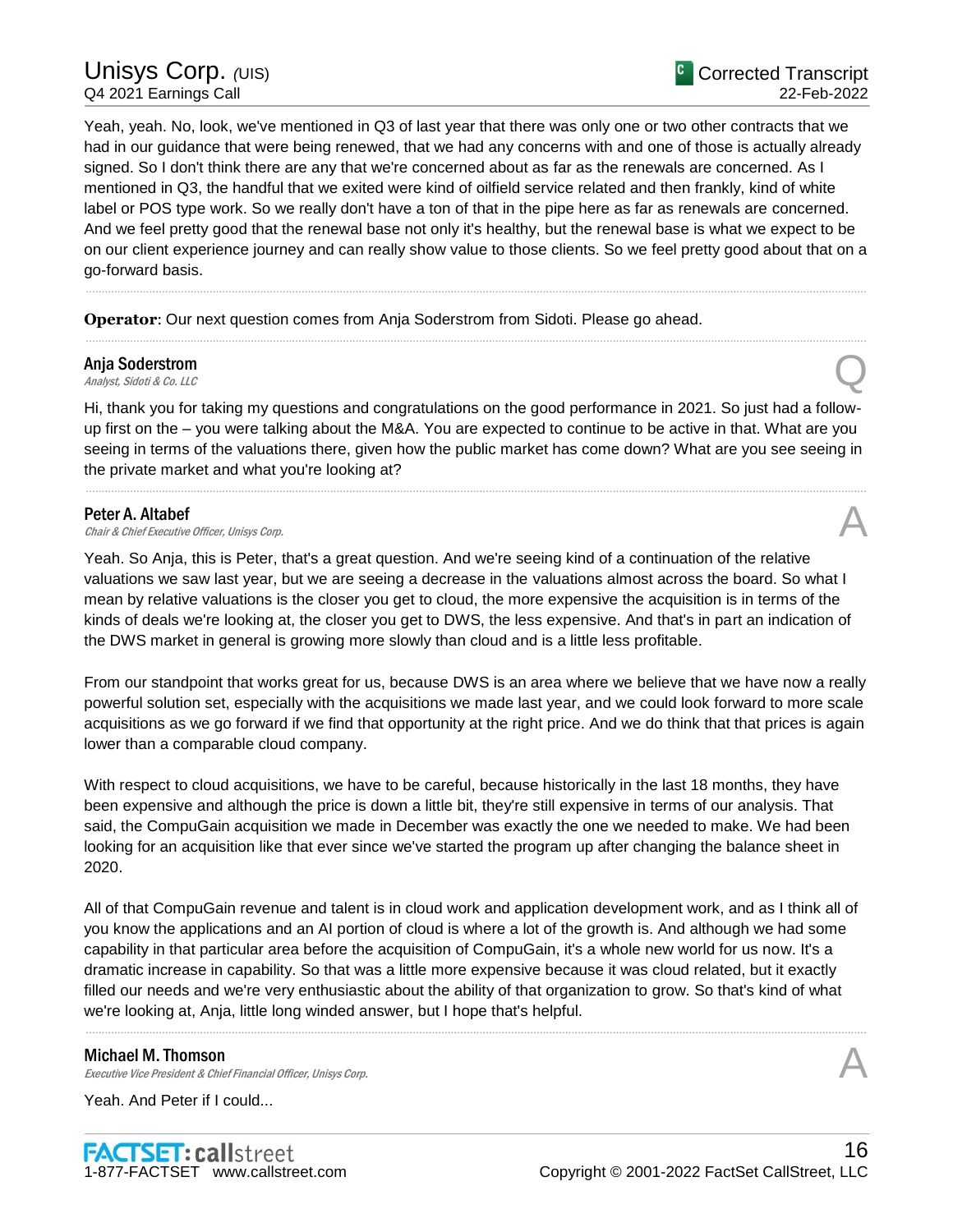Peter A. Altabef<br>Chair & Chief Executive Officer, Unisys Corp. **Peter A. Altabef Chair & Chief Executive Officer, Unisys Corp.**  $\mathcal{A}$ 

And Mike if you could – yeah, please.

### Michael M. Thomson

Executive Vice President & Chief Financial Officer, Unisys Corp.

Yeah. Yeah, I just wanted to one slide add on, some of the things that we're looking for are more skill based and solutions based in some of that in regards to M&A and the solutions based IP is what drives a lot of those valuations really high. So, when we're talking about CompuGain being a great example where we really enhanced our skillset in regards to apps development and things like that, although cloud oriented you still don't have quite as bad as some of the multiples that you've seen in preceding transactions where it's really IP that you're after. We feel pretty good about our portfolio, both in cloud and in DWS about the solution itself, right. So it's really more about the analysts and the engineers and the development team, which is a little more full than some of the other elements that you see. ......................................................................................................................................................................................................................................................

......................................................................................................................................................................................................................................................

......................................................................................................................................................................................................................................................

......................................................................................................................................................................................................................................................

......................................................................................................................................................................................................................................................

## Peter A. Altabef

**Peter A. Altabef**  $\bigwedge$  Chair & Chief Executive Officer, Unisys Corp.

Yeah, Mike, that's exactly right. Anja, any follow-up on that or did it hopefully answer your question?

# Anja Soderstrom **Anja Soderstrom**<br>Analyst, Sidoti & Co. LLC

No. That answers my question. Thank you. That was all for me.

### Peter A. Altabef

**Peter A. Altabef**  $\bigwedge$  *Chair & Chief Executive Officer, Unisys Corp.* 

Thank you.

**Operator**: This concludes our question-and-answer session. I would like to turn the conference back over to Peter Altabef for any closing remarks.

# Peter A. Altabef

Chair & Chief Executive Officer, Unisys Corp.

Thanks very much. I want to thank everyone for attending the call this morning. As I think we, Mike and I answered the very, very first question that came from Rod, this is a company that it might be a little different than your average bear. We have a very – we believe to be a very strong multi-year strategy and we're marching to it and the changes we made in 2020, the execution in 2021, the performance in 2022 is really all based on a very deliberate approach. We're very pleased that we made all of our guided metrics in 2021, that's been a habit with us and we hope that habit continues and we're continuing to march down our pathway. And we're very excited about that pathway.

With respect to the people on this call and the investor analysts, I really want to personally thank you for following us, for being part of this journey and for really kind of taking the time to understand us. And I thank you for doing that. We remain available to you, we'll have one-on-ones and calls, our investor website continues to strengthen and – but absent all of that, we look forward to hearing from you and talking to you next quarter.

With that, operator we'll end the call.